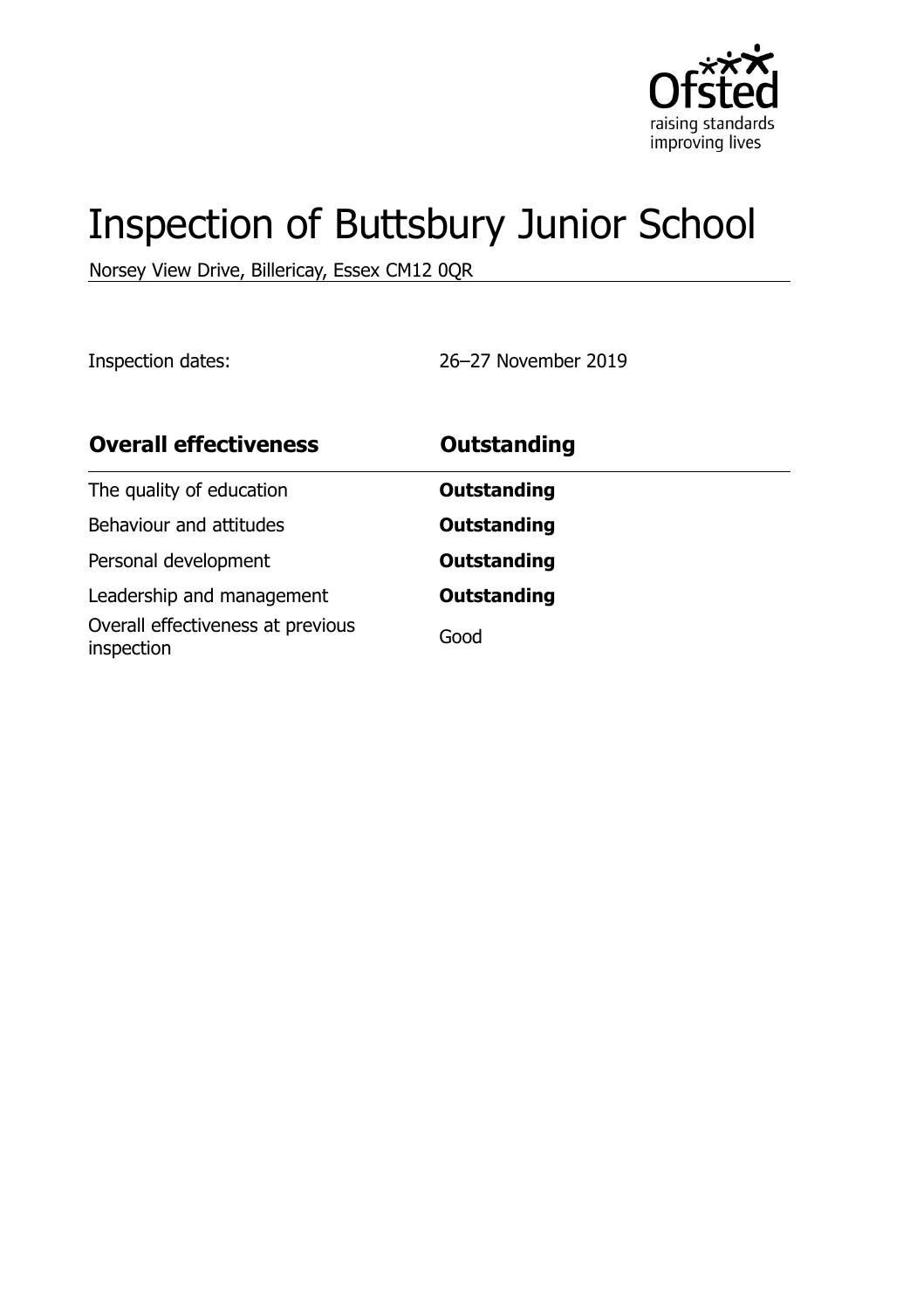

## **What is it like to attend this school?**

Buttsbury Junior is a particularly happy and positive school. Leaders and staff have very high expectations of and for pupils. Pupils achieve very well and reach high standards by the time they leave Year 6. These high standards are not only in English and mathematics, but in a wide range of subjects.

The headteacher is a charismatic, energetic and inspiring leader. However, she is by no means a 'one-man band'. Her very clear vision for the school is shared by the deputy and assistant headteachers, and everyone who works at the school.

Pupils love their school. Parents and carers too are overwhelmingly positive. Every one of the many parents who responded to Parent View said they would recommend the school to others.

Pupils are given an exceptionally wide range of experiences. An enormous number of clubs are provided, before school, at lunchtime, and after school. The school goes out of its way to make sure that there is something for everyone. As a result, almost every pupil attends at least one club.

Pupils' behaviour is impeccable, both in their classrooms and as they move about the school. Bullying is something that is extremely rare and is not something that pupils worry about.

#### **What does the school do well and what does it need to do better?**

One of the school's greatest assets is the strength of its systems. All aspects of the school are highly organised. Procedures are clear, known and understood. This means that the school runs very smoothly, and there is great consistency. Pupils get just as great a deal, no matter which class they are in.

The school says that it has a 'mastery' approach to its curriculum. Leaders have a particularly clear understanding of what this means to them. They say that, 'it's not about racing through the curriculum; it's about children developing a deep understanding.' This is clear throughout the school and in all subjects. Pupils achieve exceptionally well as a result.

Pupils are taught reading skills systematically. Each skill is built on, step by step. Where pupils still need help with phonics, this is provided in a similarly systematic way. This means that all pupils are competent readers by the time they leave the school. Most pupils become highly competent readers.

The school encourages pupils to develop a love of reading. The library is a welcoming and inviting space that is always available to pupils. They choose to come in and read during their breaktimes. Pupils have a huge range of books to choose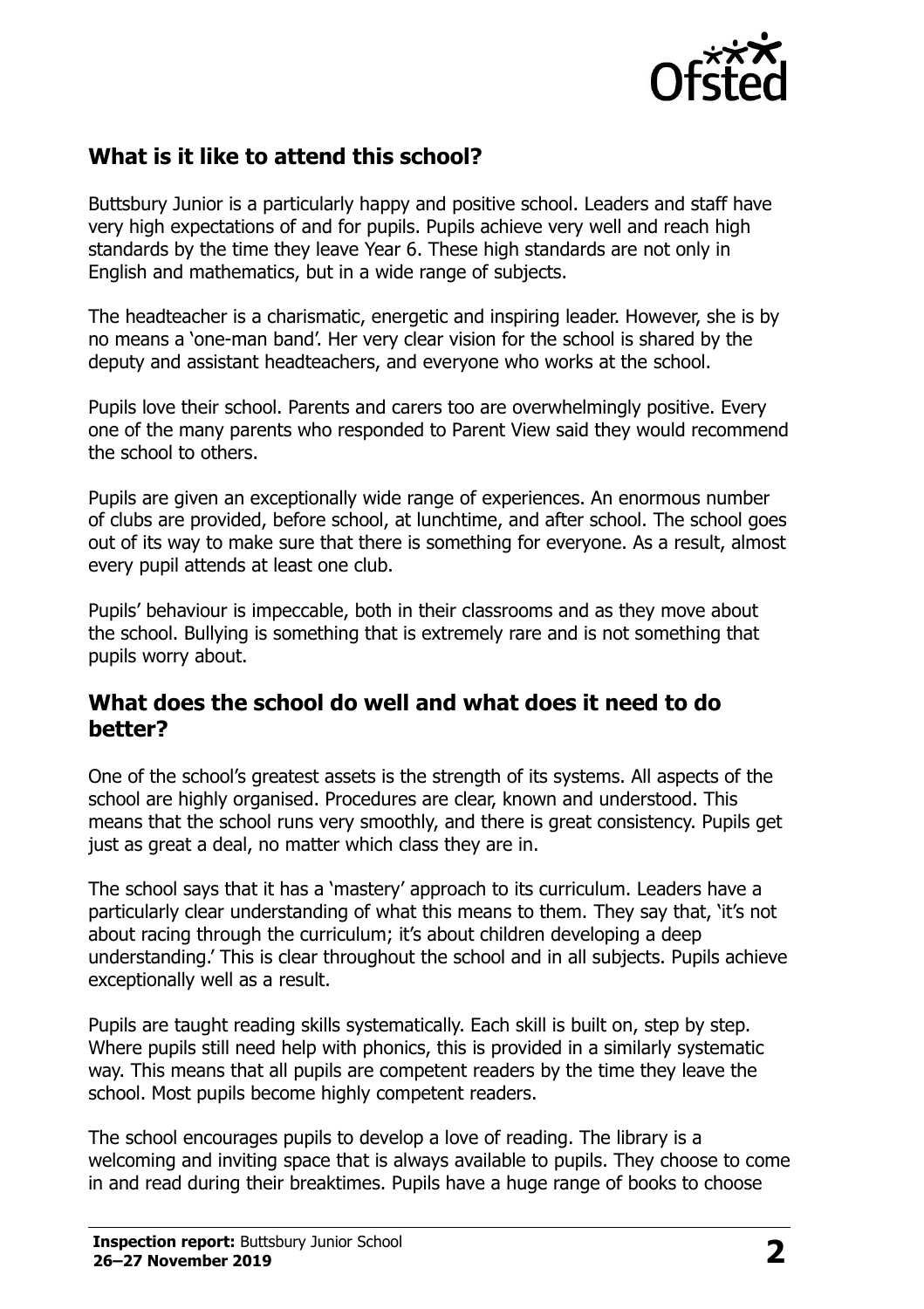

from. They enjoy lunchtime book clubs, some run by parent helpers and others by pupils in Year 6.

The school has thought very carefully about its curriculum. Pupils learn about the subjects in the national curriculum. Knowledge and skills are built gradually, layer upon layer. However, the school's curriculum is about much more than this. For example, all pupils undertake first-aid training. Pupils are given a wide range of opportunities to take responsibilities, such as being a monitor or a member of the school council. The school has a well-established link with a school in Kenya, whose teachers have visited Buttsbury several times.

Teachers know a great deal about the subjects they teach. They continually work on improving their knowledge about how best to teach subjects. This means that teachers explain things extremely clearly to pupils. Staff are particularly effective in helping pupils to become effective learners. For example, pupils are taught to use 'the four Bs', if they get stuck. That is, first they think, or use their own brain. Next, they use the boards around the classroom to help them. Then they ask a friend or buddy. Finally, if they still are still stuck, they ask the teacher (the 'boss'). Inspectors found that pupils routinely use this approach and are eager, independent learners.

Leaders ensure that 'quality first teaching' is in place throughout the school. They make sure that the teaching in each classroom meets the needs of every pupil as well as possible. This approach is highly successful. It has ensured that all pupils achieve very well, including disadvantaged pupils and pupils with special education needs and/or disabilities (SEND).

## **Safeguarding**

The arrangements for safeguarding are effective.

Safeguarding arrangements are exceptionally strong. A key reason for this is the regular and highly effective training that staff are provided with. For example, every month leaders give staff a quiz to complete on aspects of safeguarding practice. These quizzes are done using online survey software. This enables leaders to easily identify where staff have strong safeguarding knowledge and where they need further training. As a result, staff are extremely well trained to identify possible signs of abuse and neglect. Concerns about child protection are reported promptly. The school's designated safeguarding leads take appropriate action, where necessary, to protect pupils.

#### **How can I feed back my views?**

You can use [Ofsted Parent View](http://parentview.ofsted.gov.uk/) to give Ofsted your opinion on your child's school, or to find out what other parents and carers think. We use Ofsted Parent View information when deciding which schools to inspect, when to inspect them and as part of their inspection.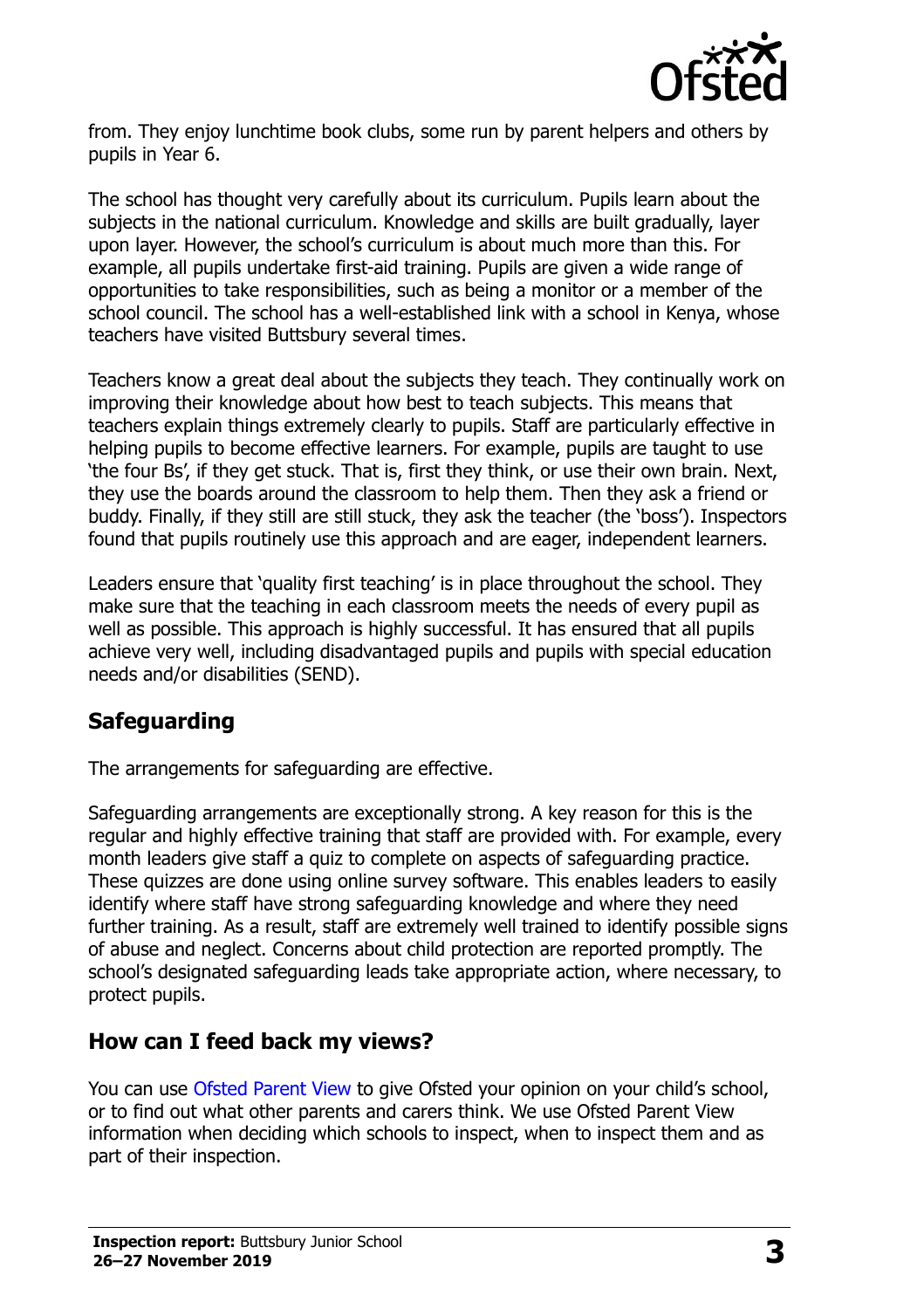

The Department for Education has further quidance on how to complain about a school.

If you're not happy with the inspection or the report, you can [complain to Ofsted.](http://www.gov.uk/complain-ofsted-report)

#### **Further information**

You can search for [published performance information](http://www.compare-school-performance.service.gov.uk/) about the school.

In the report, '[disadvantaged pupils](http://www.gov.uk/guidance/pupil-premium-information-for-schools-and-alternative-provision-settings)' refers to those pupils who attract government pupil premium funding: pupils claiming free school meals at any point in the last six years and pupils in care or who left care through adoption or another formal route.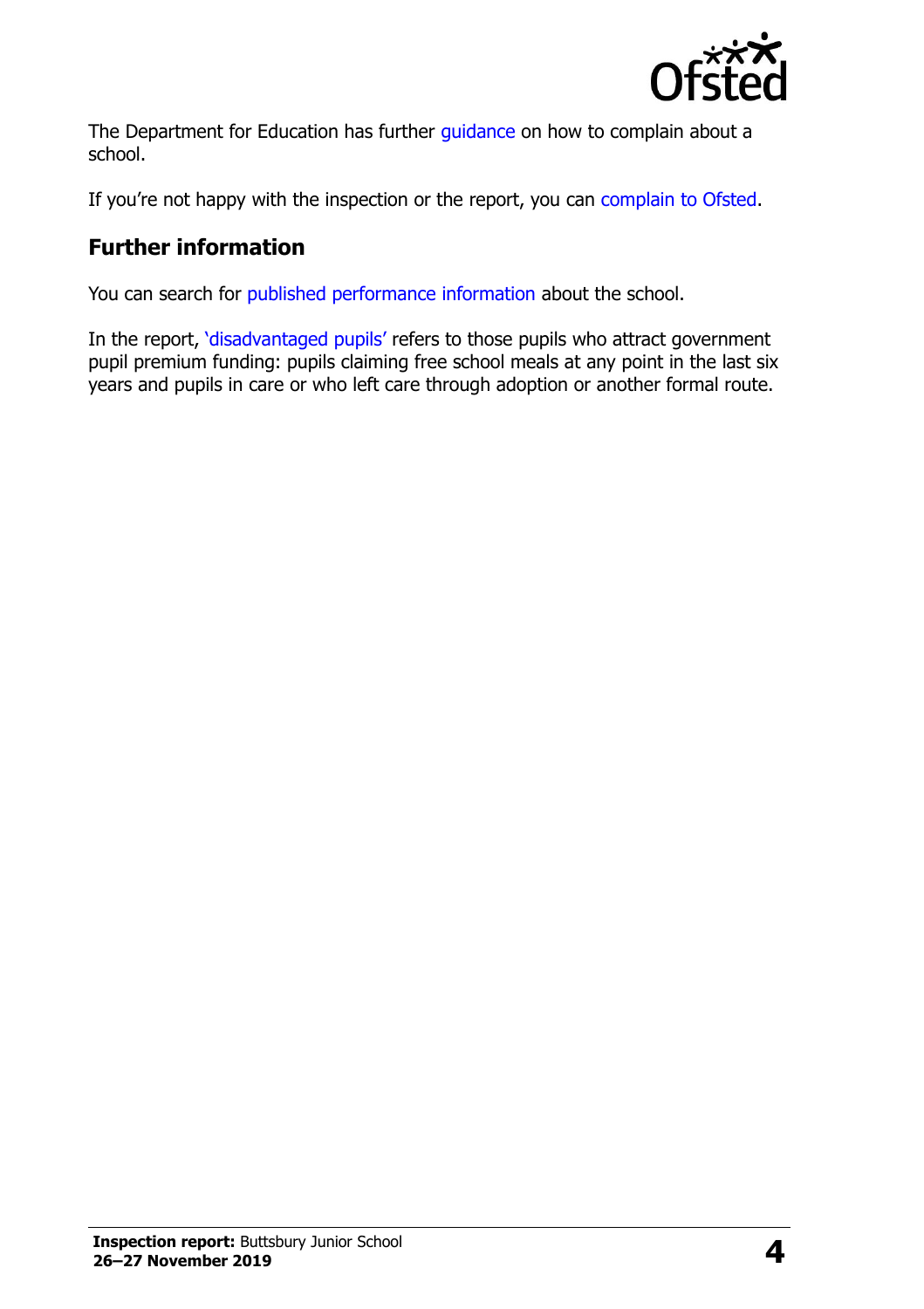

#### **School details**

| Unique reference number             | 136734                         |
|-------------------------------------|--------------------------------|
| <b>Local authority</b>              | <b>Essex</b>                   |
| <b>Inspection number</b>            | 10083940                       |
| <b>Type of school</b>               | Junior                         |
| <b>School category</b>              | Academy converter              |
| Age range of pupils                 | 7 to 11                        |
| <b>Gender of pupils</b>             | Mixed                          |
| Number of pupils on the school roll | 497                            |
| <b>Appropriate authority</b>        | The governing body             |
| <b>Chair of governing body</b>      | Michael McGowan                |
| <b>Headteacher</b>                  | Ann Robinson                   |
| Website                             | www.buttsbury-jun.essex.sch.uk |
| Date of previous inspection         | 12 September 2018              |

## **Information about this school**

- Buttsbury is a larger-than-average junior school, with four classes in each year group.
- The school is a 'standalone' converter academy. It is not part of a multi-academy trust.
- The proportion of disadvantaged pupils is below the national average.
- The proportion of pupils with SEND is below the national average. However, the proportion who have an education, health and care plan is above average.

# **Information about this inspection**

We carried out this inspection under section 5 of the Education Act 2005.

- We met with: the headteacher and other senior leaders; leaders responsible for individual subjects; teachers and pupils; and the governing body.
- In order to check the effectiveness of safeguarding, we: checked the school's single central record of pre-appointment checks; met the school's designated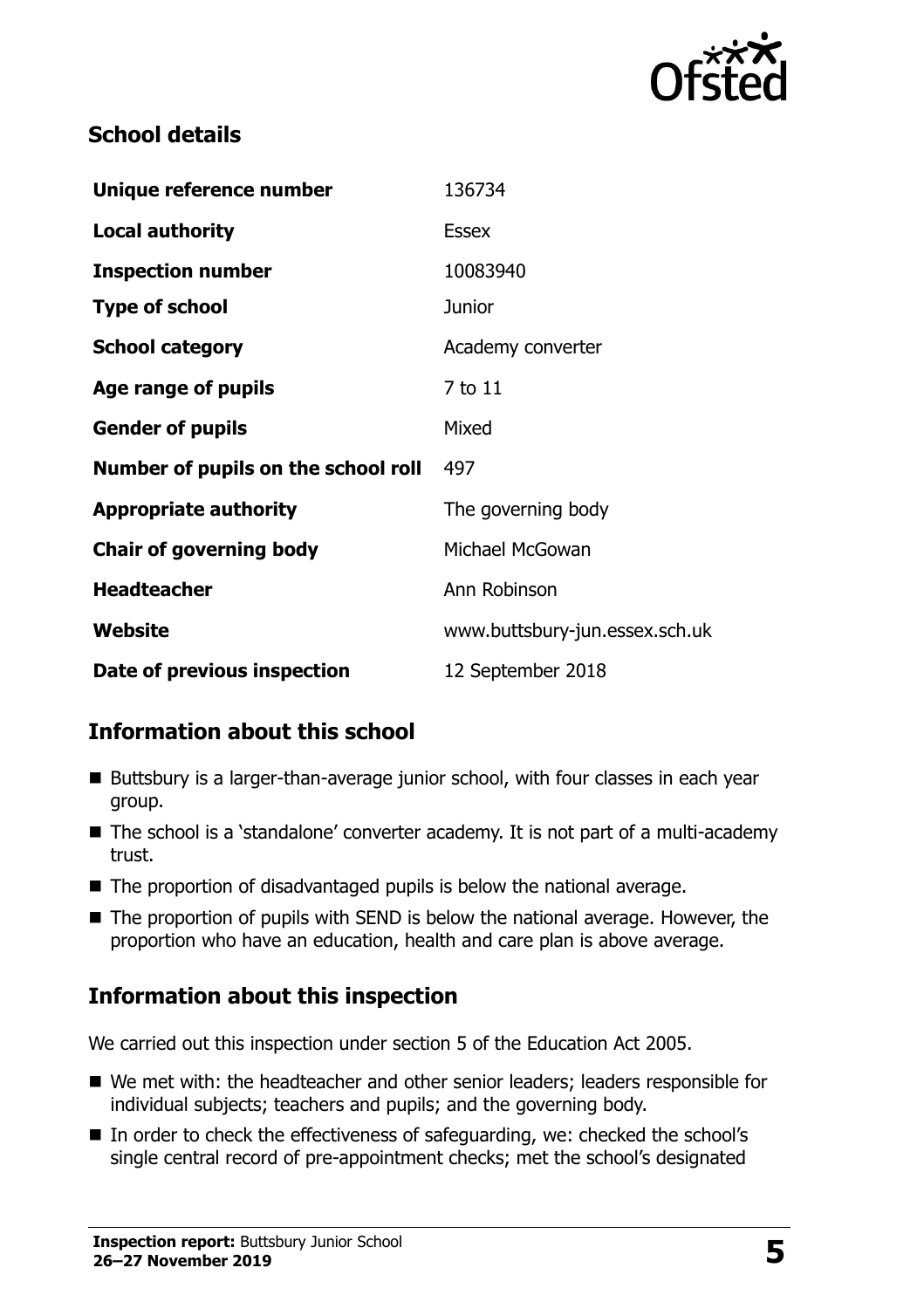

safeguarding leads; spoke with staff and pupils; and checked the school's child protection records.

- We observed pupils during their breaktimes and as they moved about the school.
- We considered a range of school documents.
- We spoke to parents as they brought their children to school. We took account of 92 responses to Ofsted's pupil survey and 48 responses to the staff survey. We also considered 194 responses to Parent View, 191 free-text comments from parents, and three letters from parents.
- We looked in depth at the following subjects: reading, mathematics, writing, science, music and history. We met with the leaders of these subjects, visited lessons, looked at pupils' work, spoke with pupils about their work, spoke to teachers, and listened to pupils read.

#### **Inspection team**

| Wendy Varney, lead inspector | Her Majesty's Inspector |
|------------------------------|-------------------------|
| Nick Rudman                  | Ofsted Inspector        |
| Julie Harrison               | Ofsted Inspector        |